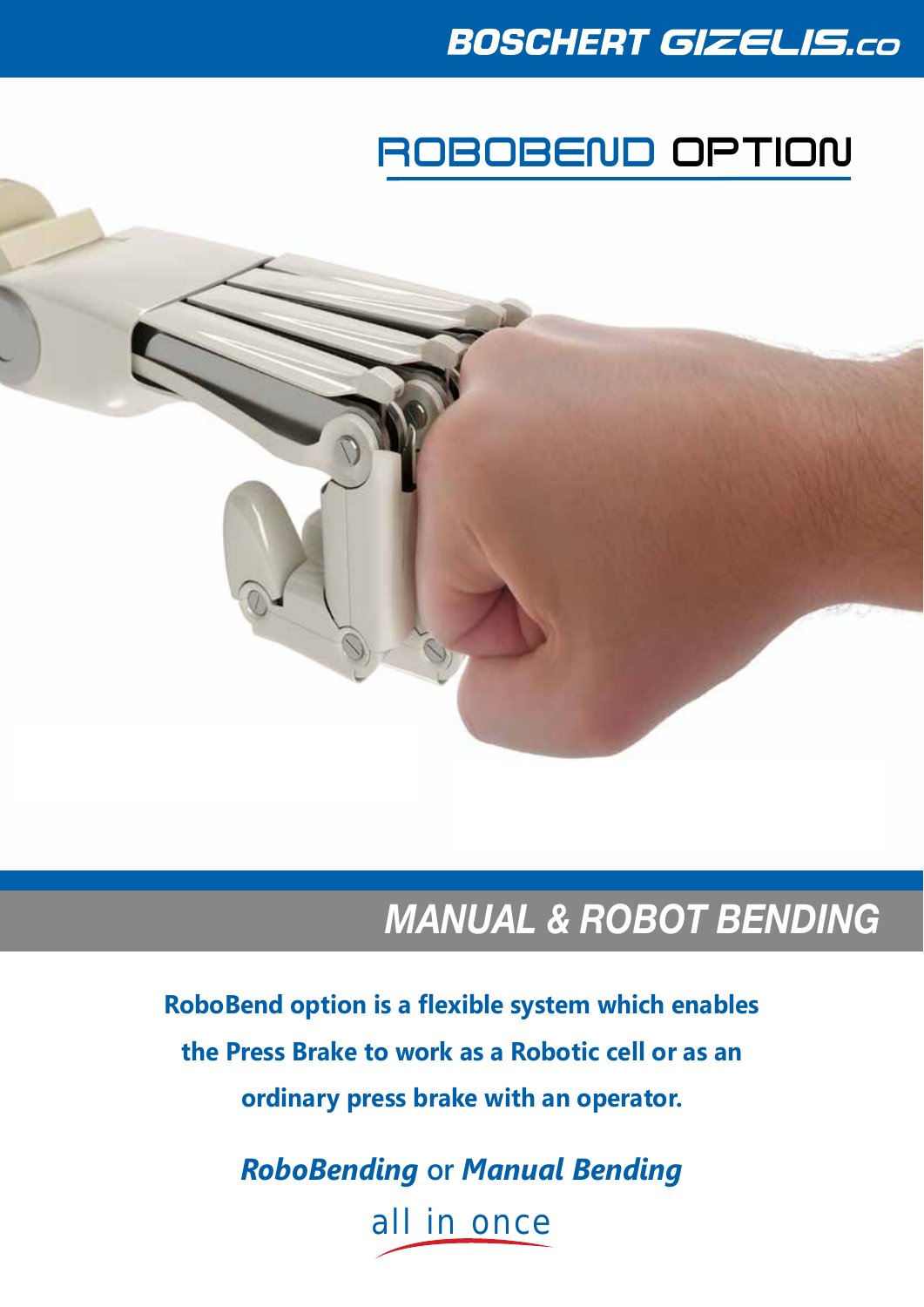### ROBOT BENDING ROBOT BENDING

# **EXAMPLE ROBOBEND OPTION**

The RoboBend option is a system which can be mounted in any of our hydraulic Press Brakes.

# **HIBRYD SYSTEM**

Press Brake is capable to operate as a Robotic Bending cell when it is needed or as a manual Press Brake with an operator with all safety systems integrated.

# **OFFLINE SOFTWARE**

Offline programming at the same time robot and press brake without having to learn or manage multiple numerical controls.



#### **ROBO-BENDING**

When the quantity of parts is big, the Press Brake can be transformed into a fully automatic robotic cell:

The machine's safety is turning into a Robotic Cell Safety and the machine can work two or three shifts accordingly without an operator.

The machine can reach the maximum possible working speed, which is not anymore limited by CE regulations.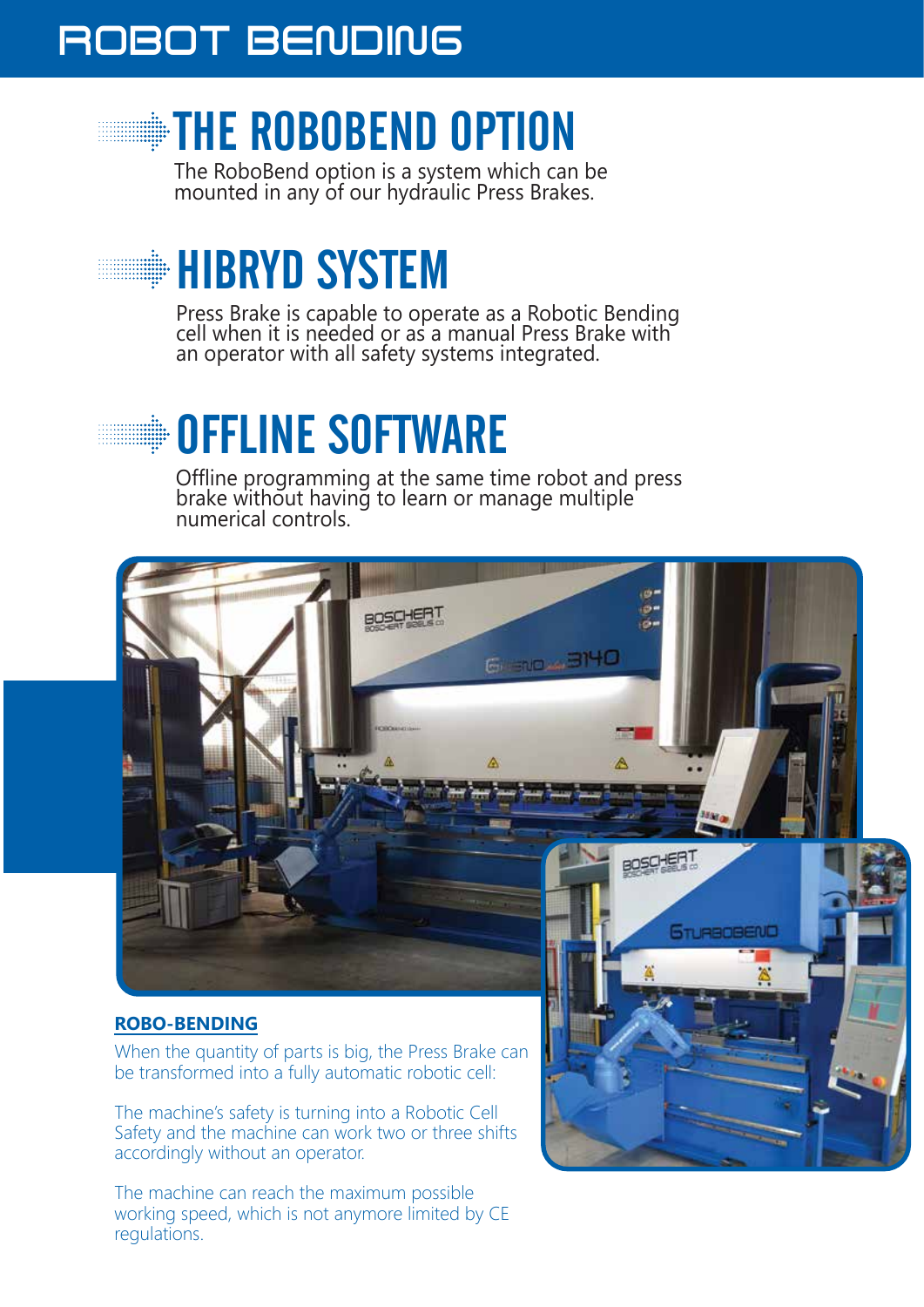## manual BENDING

## **COMPACTNESS**

Extremely compact design; Linear track installed directly on the press brake, providing free space along the entire working length.

#### **SAFETY**

Integrated safety systems for both robot and manual bending, according toEU regulations.

# MULTIPLE STATIONS

Possibility to work with multiple pickingstations, in order to bend diverse profileswith one program.



#### **MANUAL-BENDING**

When the quantity of the parts is not so big in order tooperate as Robotic Cell, the Robot is parked at machine'sleft side, allowing free space along the entire working length.

The laser safety systems for manual operation are activated, so as the system to comply with CE regulations.

Hence, the machine can be operated as an ordinary press brake, taking advantage of the entire bending length and additional fuctions.